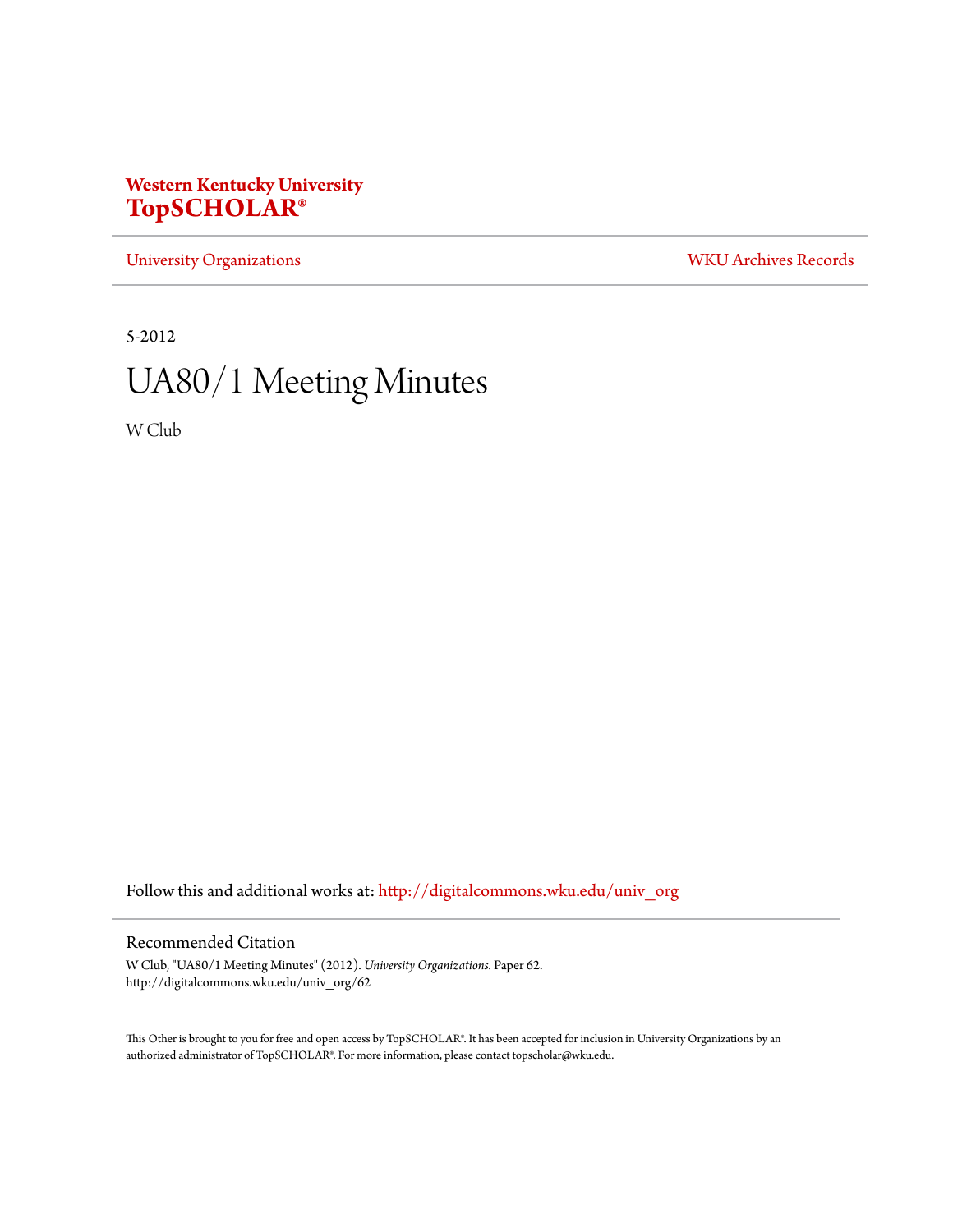**MINUTES** 

W-CLUB BOARD OF DIRECTORS MEETING Meyer Mortgage Company, 8:00 a.m., Thursday, May 17, 2012

In Attendance (15) — Bryan Baysinger, Jim Clark, Joe Easterling, Bill Edwards, Pam Herriford, Matt Idlett (presiding), Paul Just, Jim Meyer, Bill Moore, Mike Newton, Bobby Rascoe, Eric Sack, Donald Smith, Chris Tinius, Katy Tinius.

Not Present (11) — Tom Bird, Wayne Bush, Jimmy Feix, Butch Gilbert, Jerry Humble, Jean-Marie Lawson, Yogi Meadors, Mike Montgomery, Bill Powell, Mickey Riggs, Yvonne Turner.

Special Guest — new Athletics Director Todd Stewart — comments and Q&A with Board

-------------------------------------------------------------------------------------------

MINUTES (April Meeting) — motion to approve by Moore, 2nd by KTinius — APPROVED

TREASURER'S REPORT — Bill Edwards — membership account: \$25,4279.96 ... endowment account: \$36,972.90.

SECRETARY'S REPORT — Paul Just — pass

HAF REPORT — Jim Clark — preparing for HAF "National Signing Day" promotion May 31 in Topper Club -- goal is 100 people to call prospects and hope to add 500 new members ... "Toppers on Tour" visited 5 cities; planning additional stops.

SPORTS REPORT — Pam Herriford — track is at UL Lafayette; NCAA regionals in 2 weeks ... softball finished; had 2 wins in SBC Tournament ... qualifying swimmers training for Olympic Trials ... baseball hosting MTSU in final conference series of the year -- really need 2 wins to quarantee us a spot in conference tournament which will be played here at Bowling Green BallPark

#### COMMITTEE REPORTS

• Membership — Bryan Baysinger, chair — membership at 289 ... up 31 members from last year (little better than 10%).

• Welfare/Recognition (Pam Herriford, chair) — John O. Oldham Student-Athlete of the Year ... men - Bobby Rainey (FB) ... women - Jordan Skinner (VB) ... will be recognized at HAF summer meeting.

• Advancement/Development (Joe Easterling, chair) — working on kiosks pictures and team picture plaques.

#### OLD BUSINESS

• Stewardship for 2011-12 year — planning on order from Steve Brown at TMG ... looking at license plate + coasters • Hall of Fame procedures — Idlett / Baysinger present proposal for procedure to streamline and shorten voting process ... recommend creation of a veterans committee (5 persons, including members of Board + members of HoF) to elect 1 veteran for induction ... screening committee of 12-15 persons meet to narrow group from 10-40 years back to a list of 10 finalists for Board to elect remaining 3 inductees (if a tie, re-vote to insure a list of 10 finalists ... Board and both veterans and screening committee to use same voting procedue ... Board narrow finalists list to 5 on first ballot and then 3 to induct on second ballot ... balloting procedures outlined in document handed out ... discussion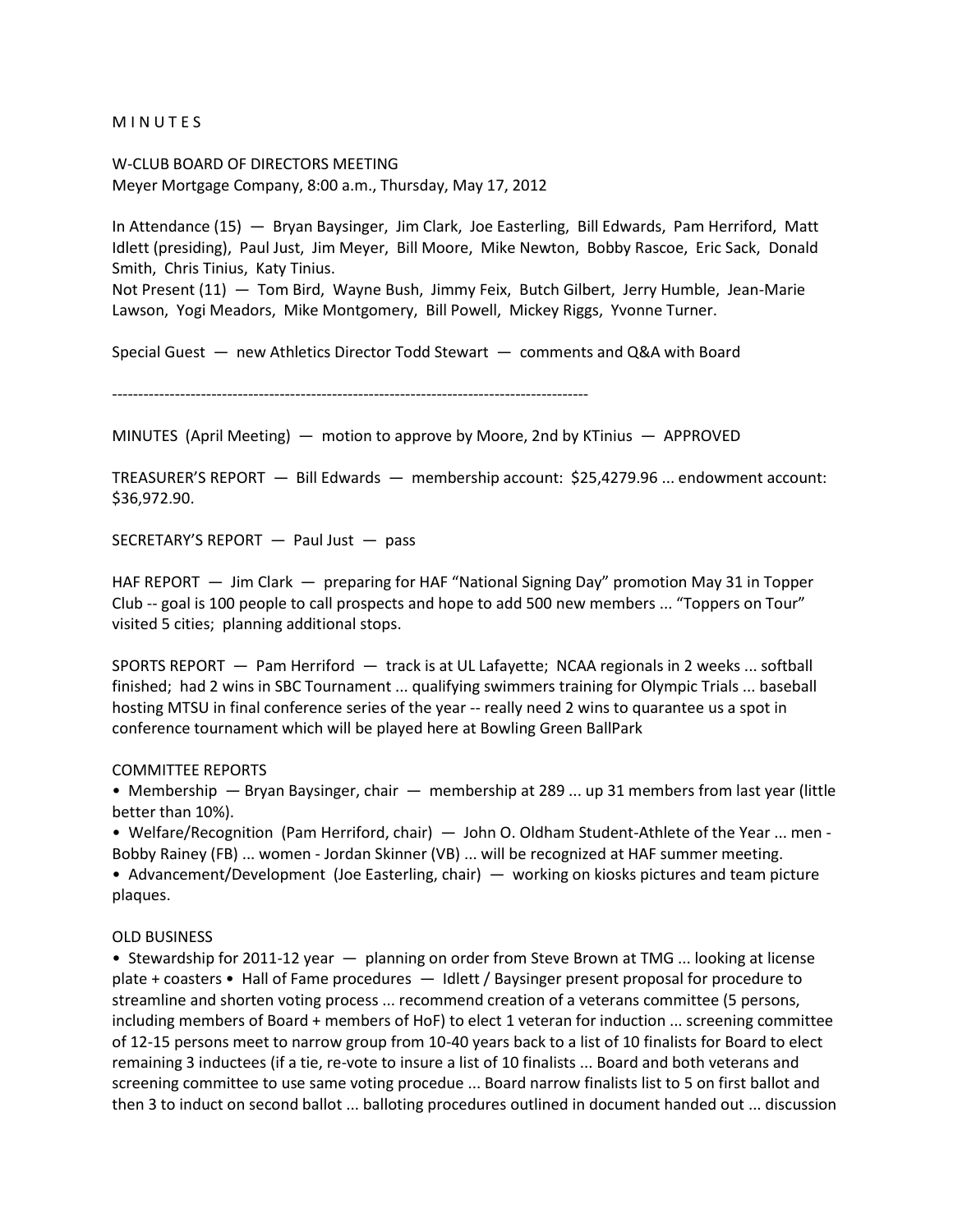... motion that we use proposal for 2012 selections to evaluate by Sack; 2nd by Herriford  $-$  APPROVED  $\bullet$ Hilltopper Halls of History — Just - should be placing order for lighting with Matthew Beck shortly ... Moore asked about improvements on kiosks ... Idlett/Just outlined recent meeting with HitCents -- hope to hear from them shortly.

• W-Club Room Improvements (Football / Basketball) — C Tinius - hope to have quotes for remodeling soon.

• Homecoming 2012 — set for Oct. 20 (UL Monroe is football foe) ... volleyball has home game, so main floor will not be available; Just (and AD) will check with basketball coaches about using one of practice gym facilities.

#### NEW BUSINESS

NEXT MEETING  $-$  Annual Hall of Fame Selection Meeting  $-$  6:00 p.m., Monday, July 9, in the Media Room at Diddle Arena

— Meeting Adjourned / minutes submitted by Paul Just, Secretary —

-------------------------------------------------------------------------------------------------------------------

Capsule Bios — 2012 WKU Athletic Hall of Fame Finalists (40-yr grp) — Capsule Bios

#### N O T E S

The 2012 W-Club Board of Directors for the WKU Athletic Hall of Fame Selections will meet at 6:00 p.m., Monday, July 9, in the Media Room on the Ground Floor at E.A. Diddle Arena

(parking should not be a problem -- but suggest you park in the NEW Parking Structure between The Arena & The Stadium and enter The Arena thru Entrance-2 (stadium side of the building nearest DUC -- Media Room is inside that entrance to the right just past the women's restroom)

The W-Club Board of Directors will be responsible for reviewing the list of finalists for consideration for the WKU Athletic Hall of Fame who completed their eligibility/coaching career in the past 40 years (beginning with the 1972-73 school year) and selecting three (3) individuals for 2012 induction. The 10 finalists — nine (9) athletes and four (4) coaches — are listed in alphabtical order. The number at the end of the notes on each nominee indicates the year that he/she was first nominated. As always, PLEASE DO NOT share this information outside of the actual Board of Directors meeting. And, please review and be prepared to ask questions, provide additional comments, etc., during discussion prior to balloting.

If there are questions, or if anyone should come up with a scheduling problem, please contact W-Club secretary Paul Just at 792-4247 [\(paul.just@wku.edu\)](mailto:paul.just@wku.edu). We look forward to seeing you on the 9th (that is next Monday).

A T H L E T E S / C O A C H E S ( ... who completed their eligibility 1972-73 and later )

# ALIWELL, Nick / Track-Cross Country, 4 letters (1994-98)

Notes: All-American in outdoor 10,000 meters as a freshman in 1995 ..... only runner to win SBC individual cross country crown 3 times ('94, ;95, '96), running in NCAA championship meet all 3 times (ran injured much of his senior season) ..... also holds a unique record among all WKU great distance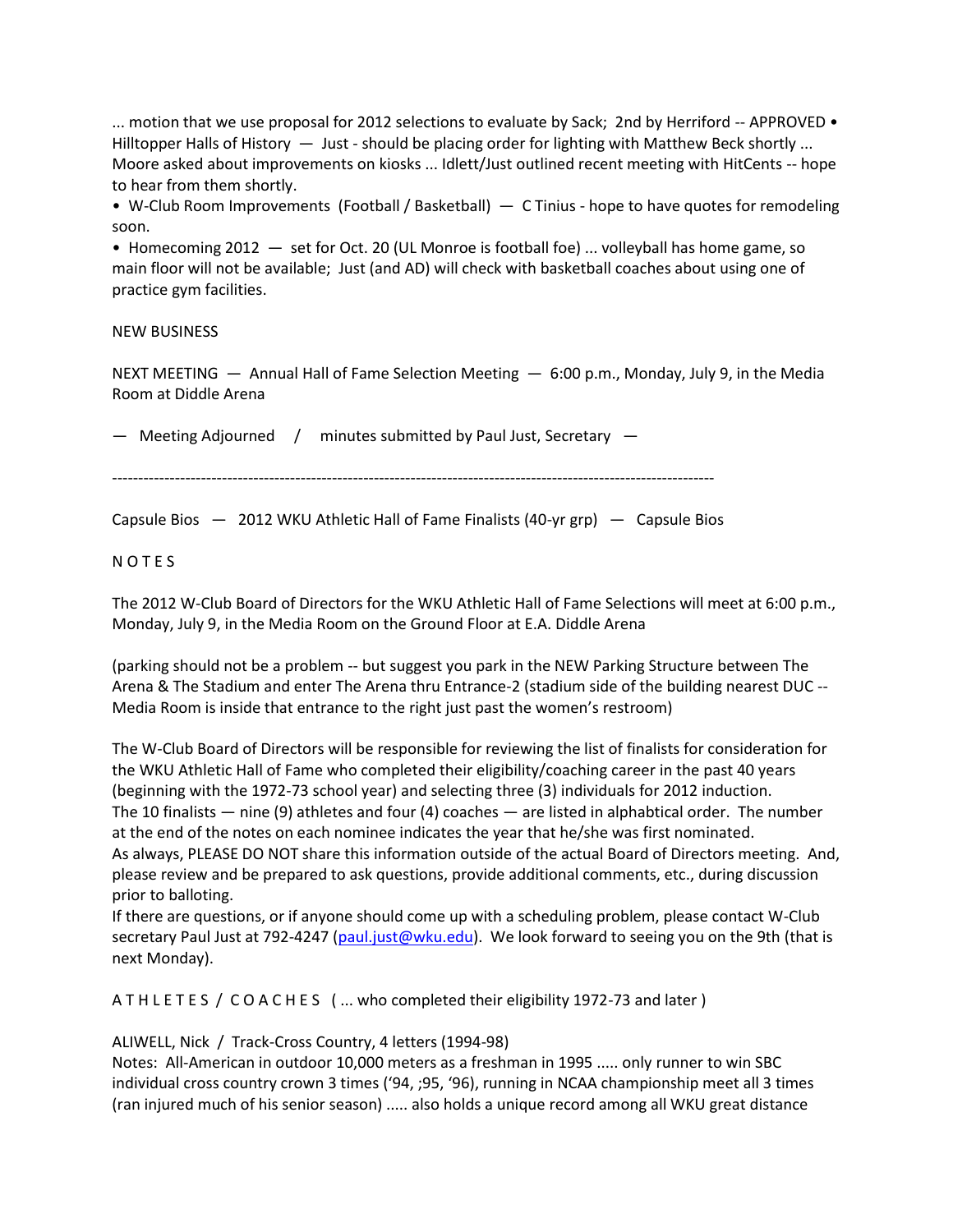runners -- only one to win a conference title three times ..... 4-time All-SBC performer in cross country ..... won 5 of 7 meets as a junior in '96 and 3 of 6 as a sophomore ..... overall, despite injury-riddled senior season, took top honors 10 events in his 4 cross country seasons ..... in '94, he was the only freshman to qualify for the NCAA championships in both the 5,000 and 10,000-meter events ..... at '96 SBC Indoor championships he won both 3,000 and 5,000-meter races and was named Co-Athlete-of-the-Meet. ('12)

#### CARY, Brandi Beckwith / Women's Swimming, 4 letters (1999-02)

Notes: Came to WKU in the 2nd year of the women's swimming program on The Hill was the impact athlete in the program the next 4 years ..... after the program went a respectable 5-7-1 in its first year, the Lady Toppers went a combined 47-3 in dual meet competition the next 4 years, including an undefeated season (13-0) in '99-00 and championships in the first 2 Sun Belt meets ('01 & '02) ..... was named the SBC Women's Swimmer of the Year in '02 (when she was also elected the WKU Female Athlete of the Year as well as the team's Scholar-Athlete Award winner -- for the 3rd straight year) ..... after leading the Toppers to the title with her meet-high 98 points scored ..... when she completed her career on the Hill, she held school records in 10 individual events and all 5 relay events ..... and, remarkably, she still owns Lady Toppers records in 4 events — 100 free, 200 free, 200 IM and 400 IM; she stills ranks in the Topper Top 5 in 4 more events — 50 free, 100 fly, 200 fly and 100 breast ..... she was her team's MVP and scholar-athlete award winner all 4 years. ('12)

# HALL, John / Football, 4 letters (1977-80)

Notes: Two-time All-OVC QB ('78 and '79) and named OVC Offensive Player-of-the-Year in '79 (missed winning the same OVC award in 1978 by a single point in the balloting) ..... the 3 teams he started on ('78-80) went a combined 22-8-0 (73.3%), going 8-2-0 (6-0 OVC champ) in '78 and 9-1-0 (6-1 OVC champ and ranked as high as #1 in nation) in 1980 ..... finished career with 286 completions, 571 attempts, 3,876 yards and a school record 50.1% completion percentage; also had 30 TD passes (at the time, 2nd best numbers ever for a WKU QB, behind only Hall of Famer Johnny Vance) ..... still (thru 2003) ranks high in a number of career passing categories — 3rd in completions, 3rd in percentage completed, 3rd in pass yardage, 3rd in TDs, 4th in pass attempts and 4th in pass efficiency rating ..... his 5 TD passes at Morhead State in 1978 has since been tied just once ..... his 93-yard completion to Eddie Preston for TD vs. Austin Peay in 1979 is still the 2nd longest pass play in the WKU record books ..... one of only 5 WKU QBs to lead Toppers in passing 3 straight years ..... ranked 8th in nation in pass percentage in '78 (50.7%). ('00)

# MEE, Darnell / Men's Basketball, 3 letters (1991-93)

Notes: All-American in '93 when he was also a unanimous All-Sun Belt Conference pick (and the SBC Tourney MVP) ..... finished his 3-year career on The Hill with 1,253 points, 20th on WKU all-time list ..... as a senior in '93, he became just the 10th Hilltopper to score 600 points in a season (606) ..... shares school record for 3-point FGs made in a game (8) and remains the only Hilltopper to come up with 100 steals in a season (100 in '93) ..... led WKU in steals all 3 years and still (thru 2003) holds WKU records for steals in a game (9 - twice), season (100) and career (259) ..... his 3 teams were 61-31 (66.3%) with 1 NCAA Sweet Sixteen, 1 NIT trip and 1 SBC title. ('03)

MURPHY, Dave / Men's Cross-Country, 2 letters (1979-80); Track, 3 letters (1979-81) Notes: Team captain in '80 & '81 ..... earned All-OVC honors in each season on The Hill and, prior to coming to The Hill ('77), he earned USTFF Cross-Country All-America honors ..... named Outstanding Track Performer at '79 Dogwood relays ..... competed for his native Great Britain in 5,000 and 10,000 while at WKU ..... won bronze medal at 1981 World University Games in Romania at 10,000 meters ....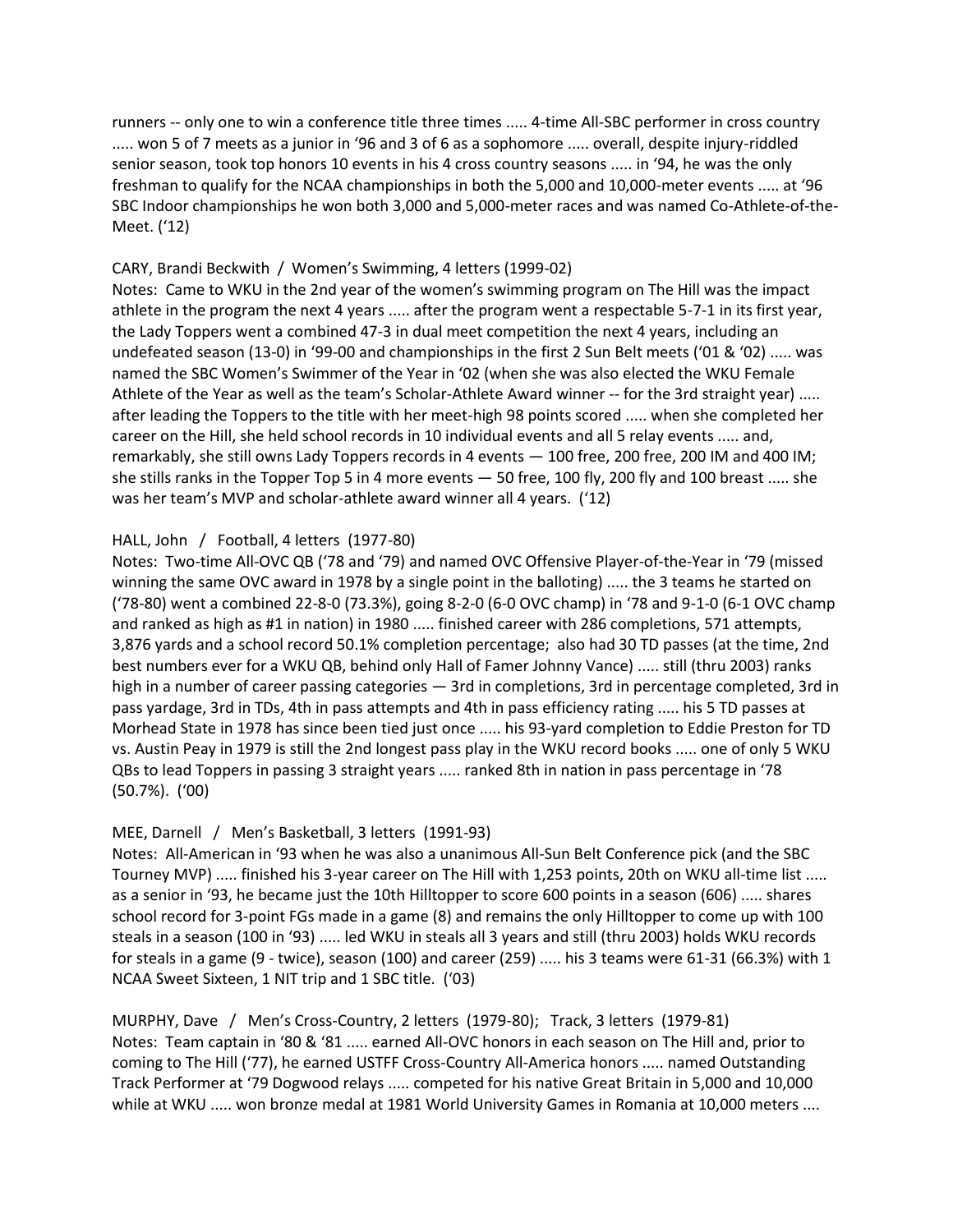ran school record 28.05 in 10,000 at '81 Dogwood Relays ..... competed professionally on road racing circuit from 1982-90; ranked #2 road racer in U.S. by Track & Field News in 1985; finished as the runner-up in 1984 New York Marathon. ('92)

MURRIE, Joel / Baseball Coach (Head Coach 1980-05; Assistant Coach 1978-79 Notes: Served as head coach of the Hilltoppers for 25 seasons, guiding his charges to 815 victories (815- 656-4 — 55.3%) ..... his teams' 815 wins is the most ever posted by a WKU coach in a single sport and that total trails only the legendary E.A. Diddle in vicotories in all sports (Diddle had 1,040 in men's basketball, baseball, football and women's basketball combined) ..... and, his 1,475 gamers as a WKU head coach is also the most for a Topper coach in a single sport and again trails only Diddle (1,532 games in his 4 sports) in all sports combined ..... his teams posted winning records in 17 seasons and his clubs' posted 4 of the five 40-win seasons in school history, including the all-time best 47-13-1 mark posted by the OVC champions of 1980 which came closer to reaching the College World Series than any team in WKU history ..... he coached 13 athletes who earned All-America recognition a total of 17 times ..... 58 of his players — 13 in the OVC and 45 in the Sun Belt — were elected to All-Conference Teams on a total of 76 occasions ..... he was named conference Coach-of-the-Year 4 times (twice in the OVC and twice in the SBC) and was the NCAA South Region Coach-of-the-Year in 1980 ..... Six of his athletes earned league player-of-the-year honors (2 in the OVC and 4 in the SBC); along with 2 SBC Pitcher-of-the-Year selections ..... and, 69 of his players went on to play professional baseball ..... he is now a scout for the California Angels. ('10)

# RICH, Phil / Football, 4 letters (1977-80)

Notes: Winner of Hilltopper football's prestigious Al Almond Award as a sophomore in 1978 and an All-OVC selection in the offensive line as a senior in 1980 ..... as a senior, he was a key factor in the Toppers ranking #6 in the nation in rush offense; and, his junior season, Western ranked 5th in the country in total offense ..... the three Topper teams he started on ('78-79-80) won 22 of 30 games (73.3%) and a pair of OVC championships ('78 & '80) ..... that '80 club was ranked as high as #1 in the nation ..... he signed a professional contract with the NFL's Dallas Cowboys in 1981 and then with the New Jets in '82. ('05)

# ROBINSON, Chris / Men's Basketball, 4 letters (1993-96)

Notes: Sun Belt Player-of-the-Year in 1995 and was a 3-time All-SBC pick ('94-95-96) ..... led WKU in both scoring (14.7 ppg in '94, 17.0 in '95 and 16.8 in '96) and steals (49 in '94, '58 in '95 and '68 in '96) 3 straight years ..... MVP of '95 SBC Tournament (All-tourney pick in both '94 and '95) ..... 1,656 career points rank 9th on The Hill and he is still among Top 10 in scoring by a freshman, a sophomore and a junior; finished career ranked #2 at WKU in steals (203) and minutes played (3,338) ..... 4 teams he played on went 86-35 (71%), including 27-4 mark by '95 club that was 2nd best record in the nation (behind only NCAA champ UCLA) ..... his teams won 2 SBC titles ('94 & '95), 2 SBC tournaments ('93 & '95) and earned 3 trips to the NCAA (Sweet 16 in '95) ..... honorable mention All-America as a senior ..... 51st pick (2nd round) in '96 NBA Draft by Vancouver and played a season for the Grizzlies, followed by 2 seasons with Sacramento Kings and later signed with Dallas Mavericks ..... has been active in pro ranks in international play since. ('06)

# VENCILL, Kicker / Men's Swimming, 4 letters (1997-00)

Notes: NCAA qualifier in 100 free as a senior when he was WKU Male Athlete of the Year ..... completed his eligibility with 6 school records (100 and 200 free as an individual -- both mark he still holds -- and as a part of 4 relay teams) ..... still holds school marks in both 100 and 200; and, is still 2nd only to All-American Steve Crocker in the 50 free ..... also set 9 pool records in Powell Natatorium ..... Topper team